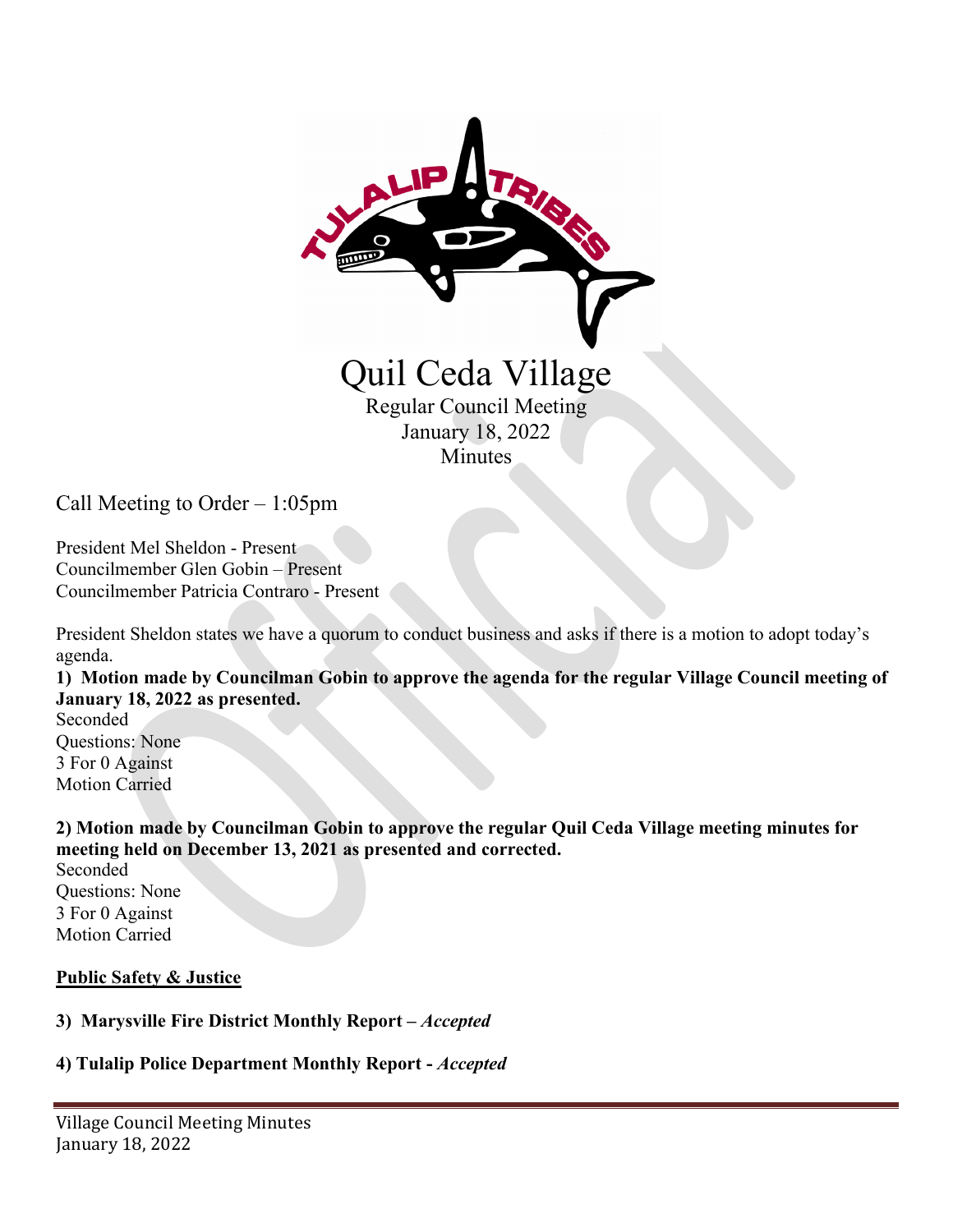### **Finance**

Discussion: Mark Sabo, CFO, Councilman Gobin, President Sheldon

## **5) Monthly Finance Report**

There have been any new changes to report for the Finance Report, as it is the start of the new year. With the Council's approval, we went ahead and transferred money from the tax account to the main operating account to cover the operating expenses of the first quarter. Councilman Gobin asks if Finance is working on closing out projects because the projects report has not changed and points out that the money for the QCV Parking Lot expansion project was not approved to move forward, so that project should be closed out and monies moved. He then asks if the MBR projects are complete yet. Mark (Sabo) responds that closing out the completed projects is a priority task that Reggie (Booth) Jeanifer (Flores) and I are currently working on. Because some of the funding has been reallocated from one project to another, we are working closely with Jeanifer to verify transfers of monies with resolutions before we move toward project closeouts. Councilman Gobin asks how long that project will take. Mark replies we can have it complete before the next meeting and have closeout resolutions ready for approval. Councilman Gobin asks, are you sure? That is a short turnaround time. Mark responds yes. We have been working with each other before today's discussion to get completed projects closed out and we have made a lot of progress.

The next resolutions are to ratify the tax transfer for the first quarter operating budget, to approve the second quarter transfer, and to approve the engagement letters for the 2021 audits.

## **6) Motion made by Councilman Gobin to ratify Resolution 2022-01 wherein approving to ratify the transfer of funding in the amount of \$3,263,054 from the tax account to the main operating account for the 1st quarter operating expenses.**

Seconded Questions: None 3 For 0 Against Motion Carried

**7) Motion made by Councilman Gobin to adopt Resolution 2022-02 approving the transfer of funding in the amount of \$3,263,054 from the tax account to the main operating account for the 2nd Quarter operating expenses.** 

Seconded Questions: None 3 For 0 Against Motion Carried

**8) Motion made by Councilman Gobin to adopt resolution 2022-03 approving to authorize the execution and delivery of the agreement between the Consolidated Borough of Quil Ceda Village and Moss Adams in the amount of \$3,600 plus expenses for the 2021 Cigarette Tax audit.** 

Seconded Questions: None 3 For 0 Against Motion Carried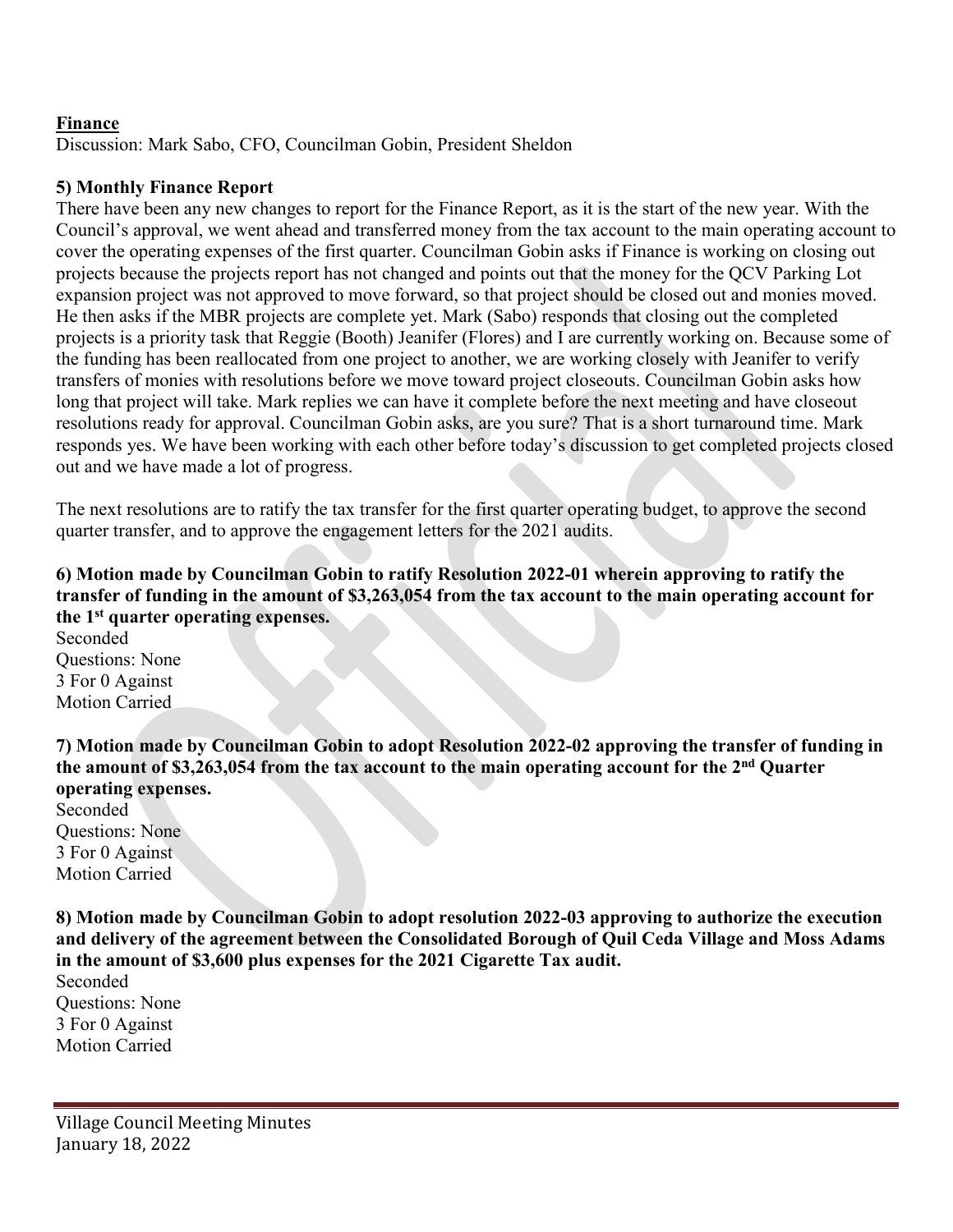**9) Motion made by Councilman Gobin to adopt resolution 2022-04 approving to authorize the execution and delivery of the agreement between the Consolidated Borough of Quil Ceda Village and Moss Adams in the amount of \$3,600 plus expenses for the 2021 Fuel Tax audit.** 

Seconded Questions: None 3 For 0 Against Motion Carried

**10) Motion made by Councilman Gobin to adopt resolution 2022-05 approving to authorize the execution and delivery of the agreement between the Consolidated Borough of Quil Ceda Village and Moss Adams in the amount of \$33,000 plus expenses for the 2021 Quil Ceda Village Government audit.** 

Seconded Questions: None 3 For 0 Against Motion Carried

**11) Motion made by Councilman Gobin to adopt resolution 2022-06 approving to authorize the execution and delivery of the agreement between the Consolidated Borough of Quil Ceda Village and Moss Adams in the amount of \$28,700 plus expenses for the 2021 Sduhubs audit.** 

Seconded Questions: None 3 For 0 Against Motion Carried

# **Property Management**

**12) Motion made by Councilman Gobin to adopt Resolution 2022-07 approving the First Amendment to Blaze Metrics lease agreement as presented.** 

Seconded Questions: None 3 For 0 Against Motion Carried

**13) Motion made by Councilman Gobin to adopt Resolution 2022-08 approving the Fifth Amendment to Jerky Coast to Coast lease agreement as presented.** 

Seconded Questions: None 3 For 0 Against Motion Carried

**14) President Sheldon adjourned the regular Quil Ceda Village Council meeting at 1:22pm.**